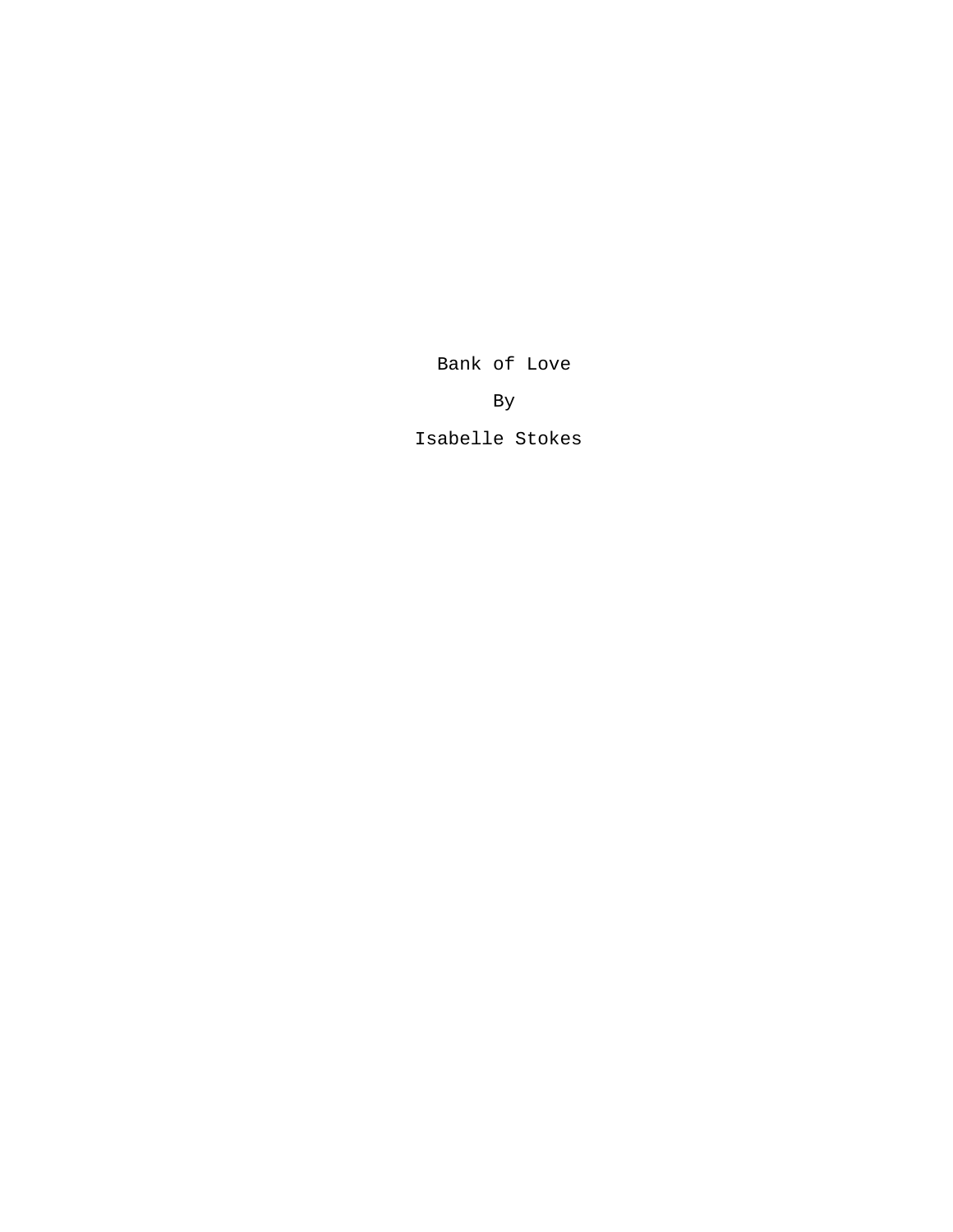# Cast of Characters

| Maria: | 23  |
|--------|-----|
| Becky: | 1 Q |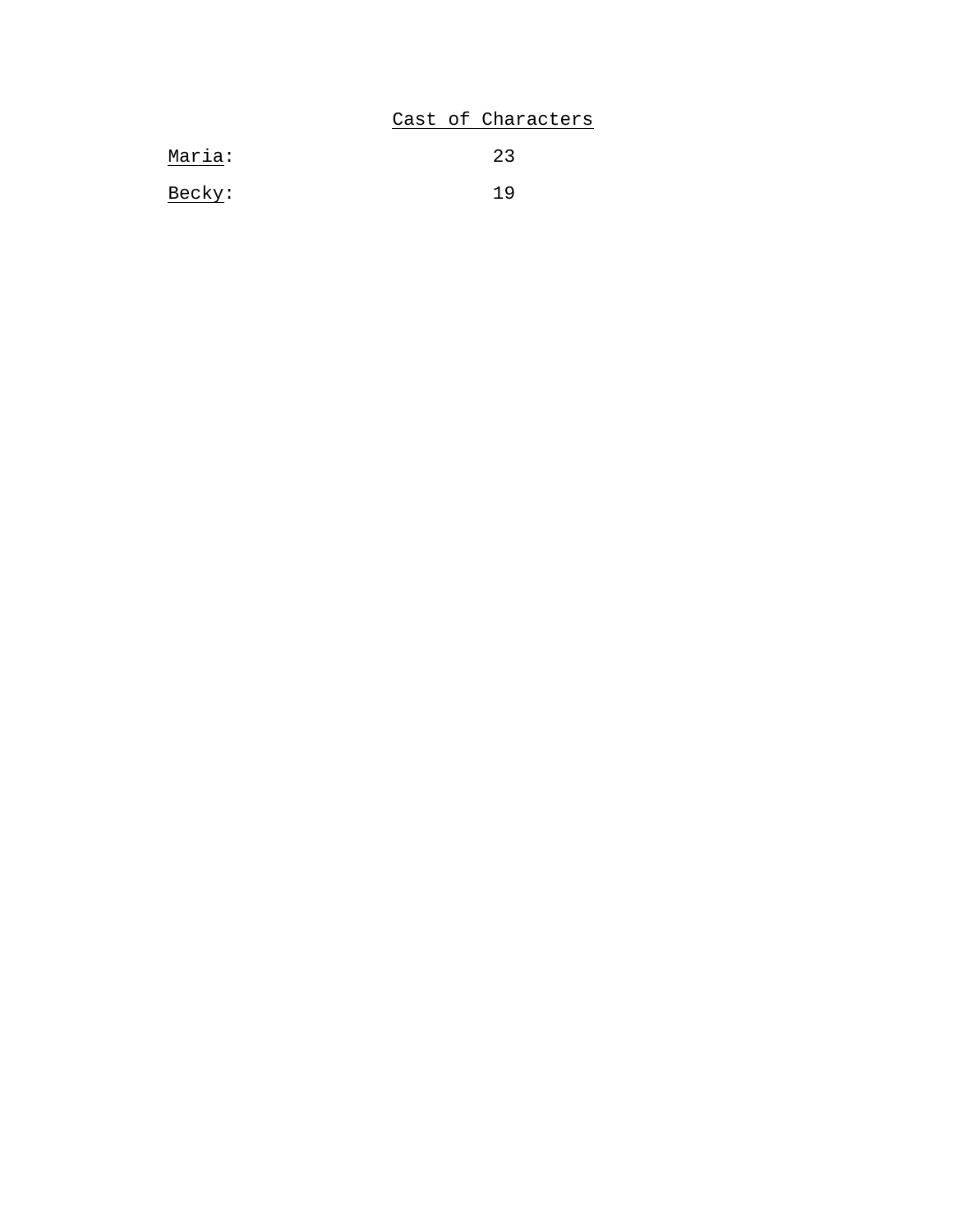### **SCENE ONE**

*The Bank. London Road.*

*Lights off.*

*A sea of balaclavas enter. A loud commotion of shouting and banging. Paint brushes in hand. Brooms and dust pans. Bin bags are emptied out across the floor.*

*"At 5.30pm on Saturday police received a report that a number of people had entered the site of the old Barclays Bank. The Barclays branch has been closed since January 23 2015. No arrests have been made in relation to the take over of the building."*

*Painting. Cleaning. Sweeping.*

*Wooden barricade states -*

*'No cops, no Tories, no junk mail.'*

*Lights on.*

*Barclays is renamed as 'Bank of Love'. Officially open.*

*Maria and Becky are queuing for their space.*

## **MARIA:**

/Your first time?

### **BECKY:**

/My first time.

# **MARIA:**

Your first first time?

#### **BECKY:**

My first time.

#### **MARIA:**

Yeah, knew it.

# **BECKY:**

Really?

### **MARIA:**

What's your name?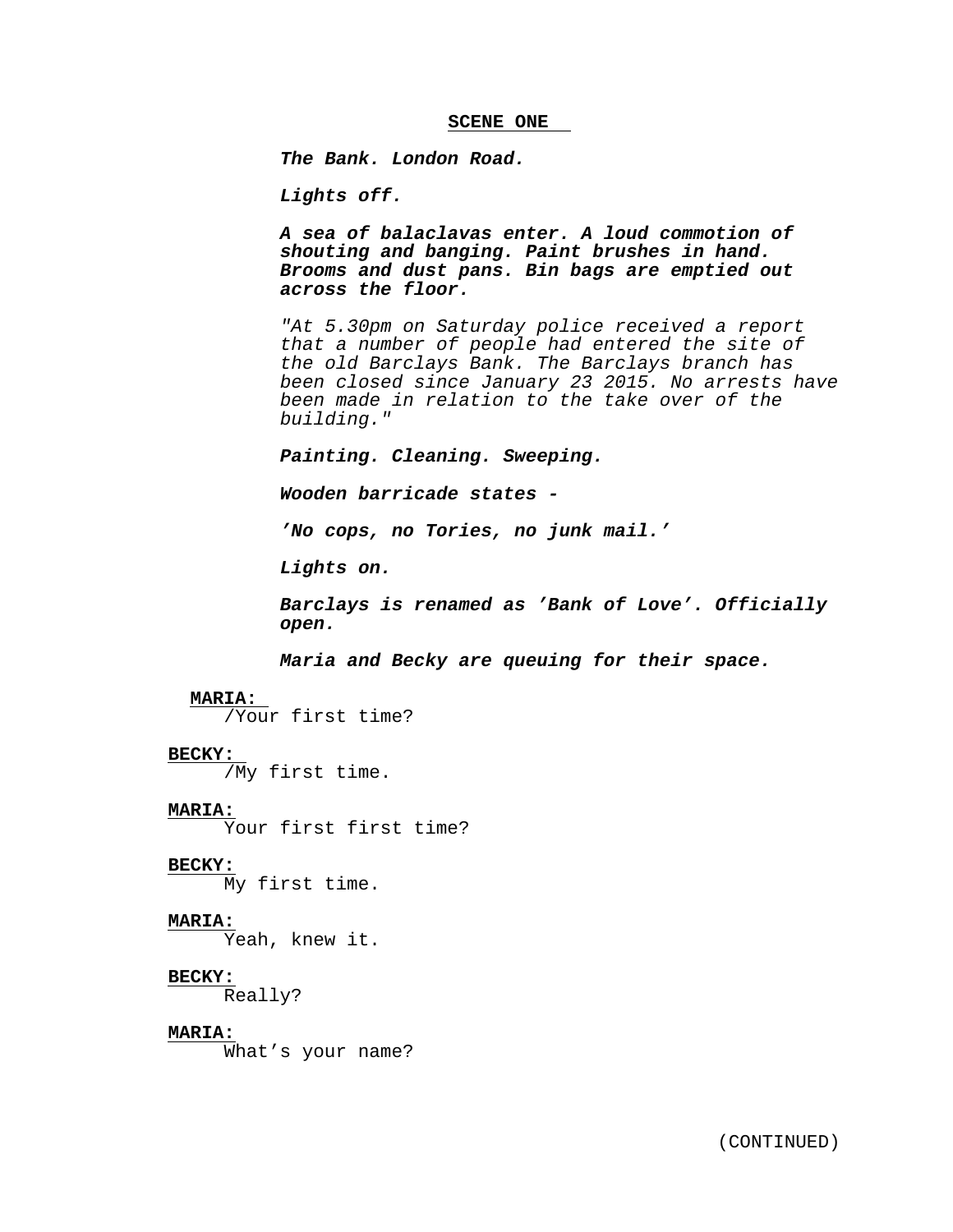Becky.

# **MARIA:**

Knew it**.**

### **BECKY:**

You did?

# **MARIA:**

Yeah, you look like a Becky.

# **BECKY:**

I do?

# *Pause.*

# **MARIA:**

Well. Then. New girl. One thing you'll learn. Well, a few things actually.

# **BECKY:**

A few?

# **MARIA:**

The main thing...

# **BECKY:**

The main thing?

# *Pause.*

### **MARIA:**

Steal your own tampons.

# **BECKY:**

Steal?

# **MARIA:**

Tampons.

### **BECKY:**

Steal them?

# **MARIA:**

You might find a Lil-let or two lying about.

# **BECKY:**

Here?

# **MARIA:**

And that's if you're unlucky.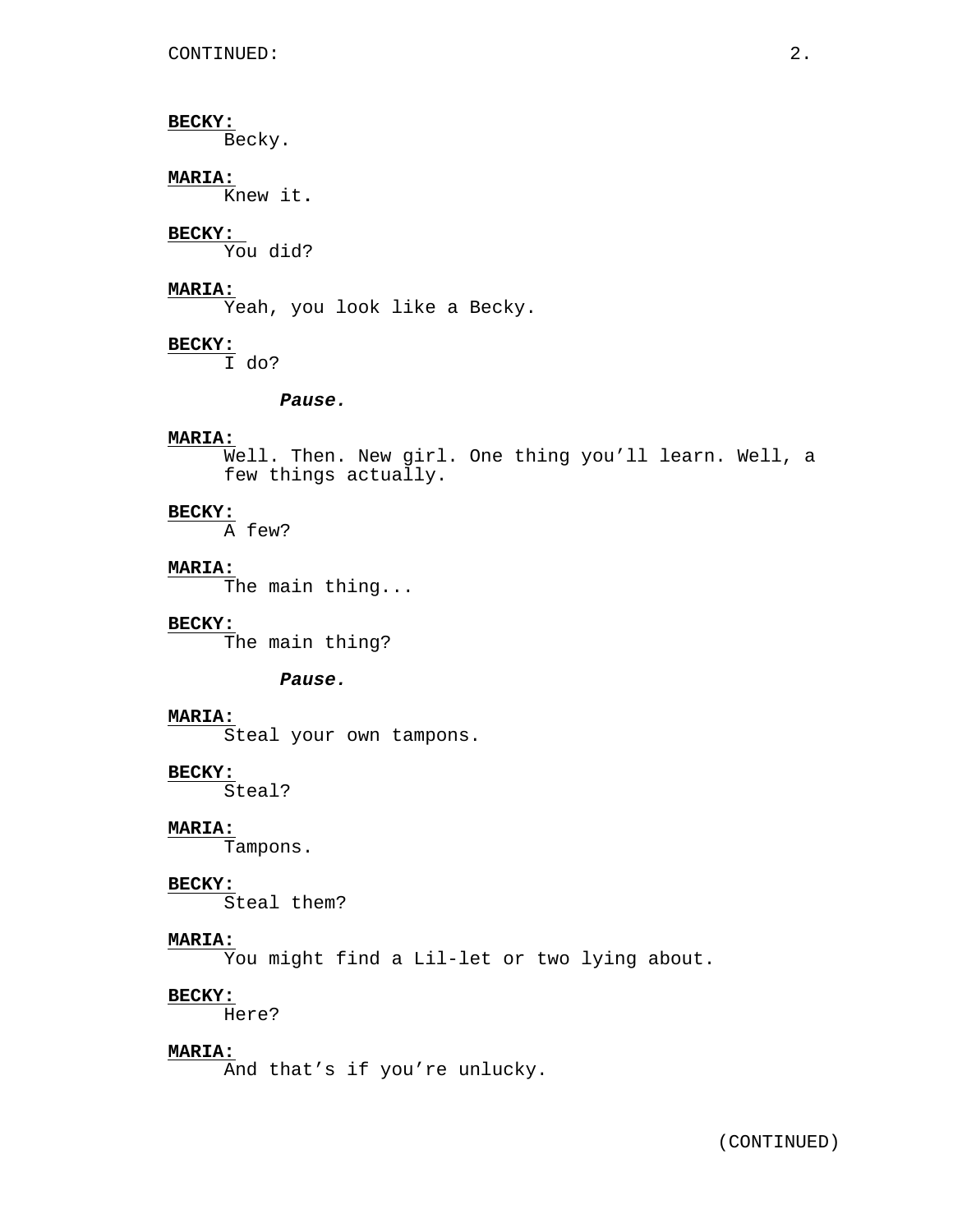Lil-Lets?

# **MARIA:**

Lil-Lets. And you don't want a Lil-let up your vagina. Believe me.

### **BECKY:**

Believe you.

# **MARIA:**

Believe me.

### **BECKY:**

I do.

# **MARIA:**

That pharmacy over there. That one over there. Stocks the Tampax right in the corner.

### **BECKY:**

Right.

# **MARIA:**

So it's easy. Easier to steal.

# **BECKY:**

I don't think that's really my thing/

### **MARIA:**

/You look like a Tampax kinda girl.

# **BECKY:**

I do?

### **MARIA:**

Look like you'd want to keep it tidy, treat it with care.

### **BECKY:**

I never thought I gave off that kind of...atmosphere.

# **MARIA:**

Oh yeah, I knew you were Tampax girl from a mile off.

# **BECKY:**

And a Lil-Let girl?

# **MARIA:**

Lil-Let shoves.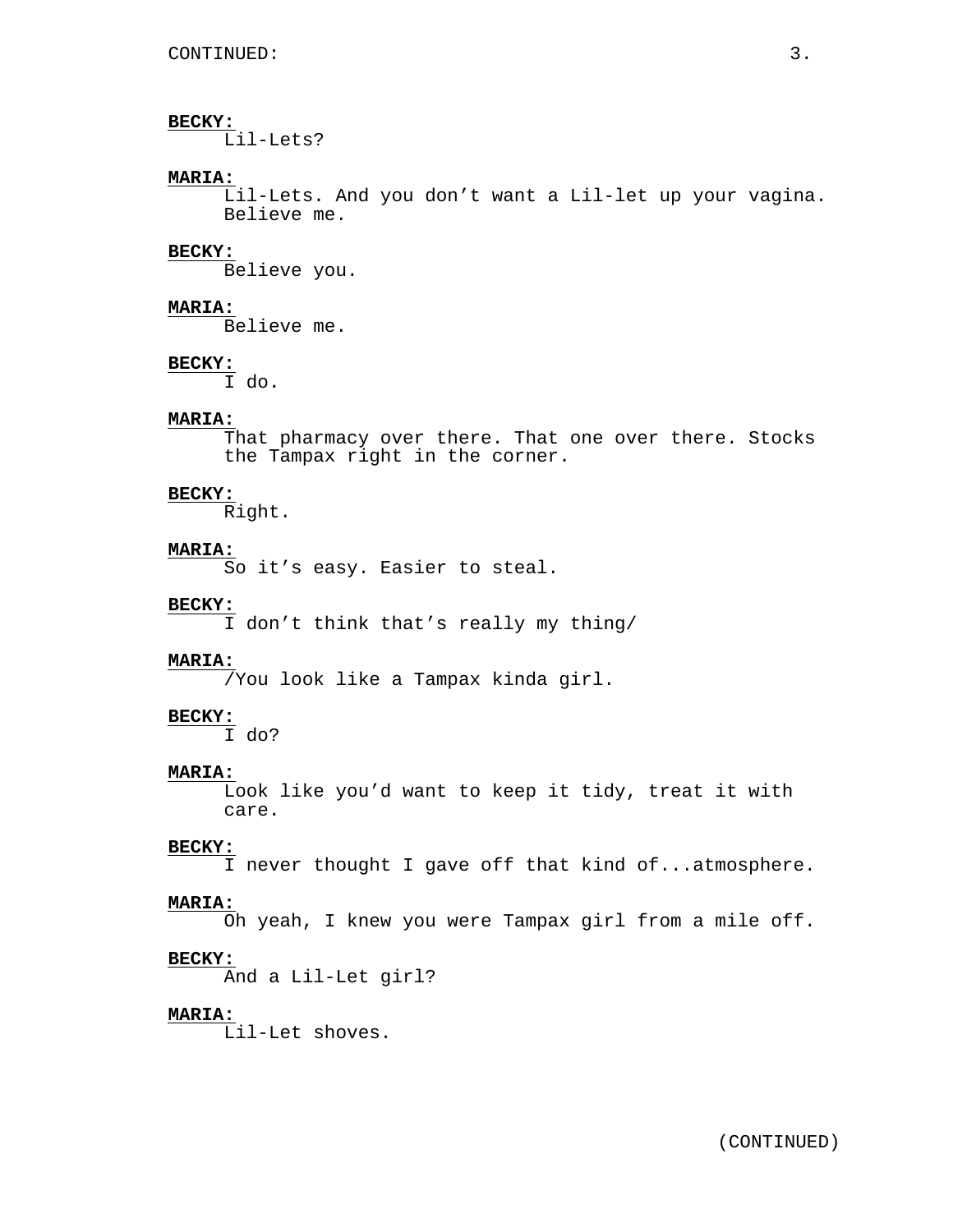Oh.

# **MARIA:**

Tampax glides.

# **BECKY:**

I glide?

# **MARIA:**

With your fanny yeah.

# **BECKY:**

Oh right. I never knew...Thank you.

# **MARIA:**

You're welcome mate.

### **BECKY:**

I'd never really thought/

# **MARIA:**

 $\sqrt{}$ People don't.

### **BECKY:**

I just didn't think/

# **MARIA:**

/I think they think people like us...

# **BECKY:**

 $\overline{\text{L}}$ ike us?

# **MARIA:**

Yeah like us don't have periods and that.

### **BECKY:**

I just thought/

# **MARIA:**

 $\sqrt{a}$ s if it just vanishes, disappears, poof. Like that.

# **BECKY:**

I see. That's never happened to me.

# **MARIA:**

Nor me.

# **BECKY:**

I should have thought/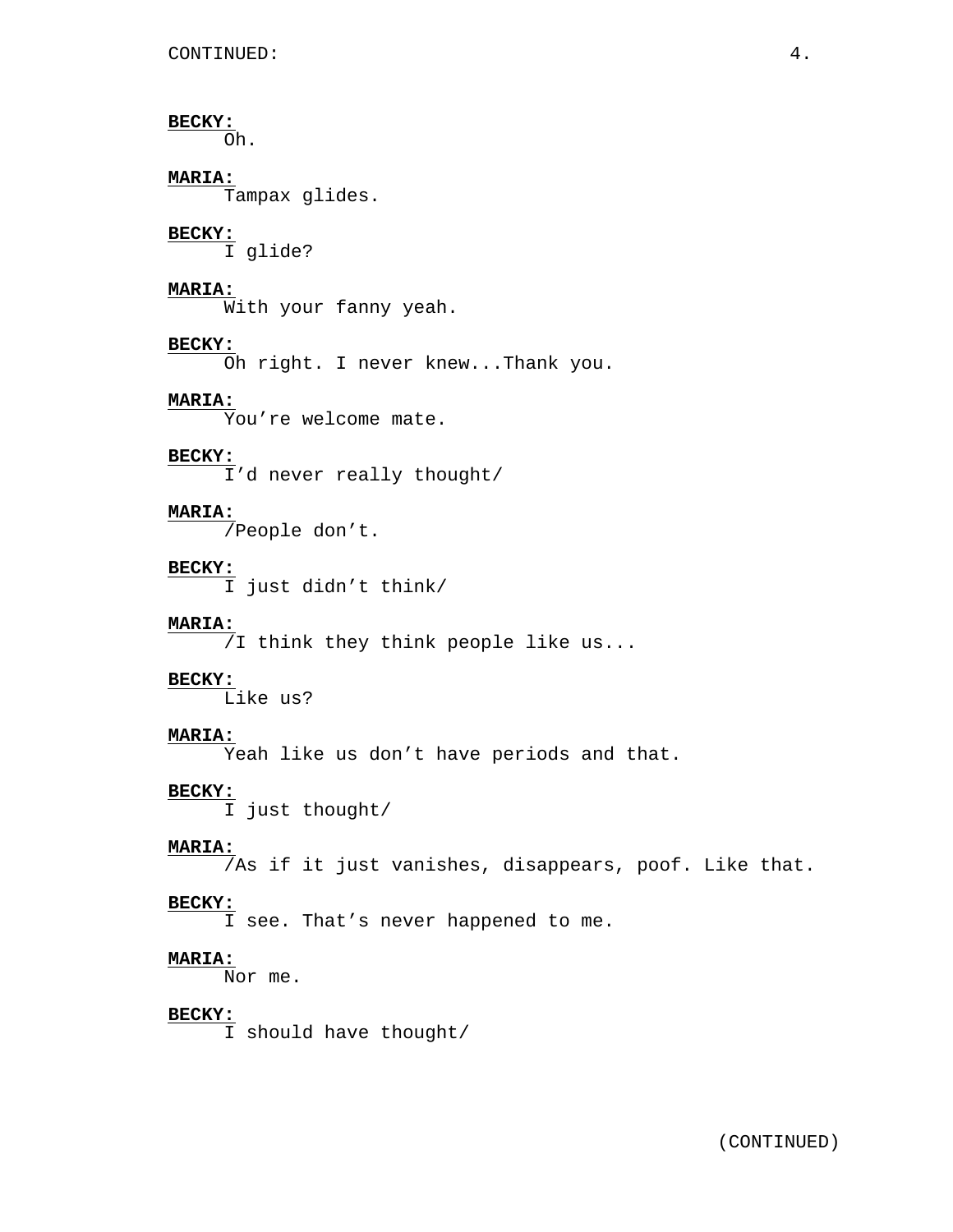/Sometimes I really, really, wonder what they must think...You know? When they put spikes in our doorways and slants in our benches. You see those arm rests on those benches. They ain't for your delicate arms to rest. Oh no. They're to stop us from sleeping. Or the bars in them corners. To stop us from loitering. Apparently. Makes you think don't it? What they must think. Retractable spikes. Hidden in plain sight. Boulders under bridges. For some of us lady women those bridges are the safest places, the emptiest spaces. With claims they ain't anti-homeless. They're anti-poor people. That is what they are, really are. Makes you think don't it. I wonder what they must think?

### **BECKY:**

Who's they?

# **MARIA:**

The happy people.

### *Pause.*

# **BECKY:**

What happy people?

# **MARIA:**

Them happy people.

# **BECKY:**

I don't think they're all happy people.

# **MARIA:**

Definitely are.

## **BECKY:**

Not all.

### **MARIA:**

Why not? They've got everything.

### **BECKY:**

They have problems.

# **MARIA:**

Problems? You're having a laugh.

### **BECKY:**

No. I just/

# **MARIA:**

What kind of problems?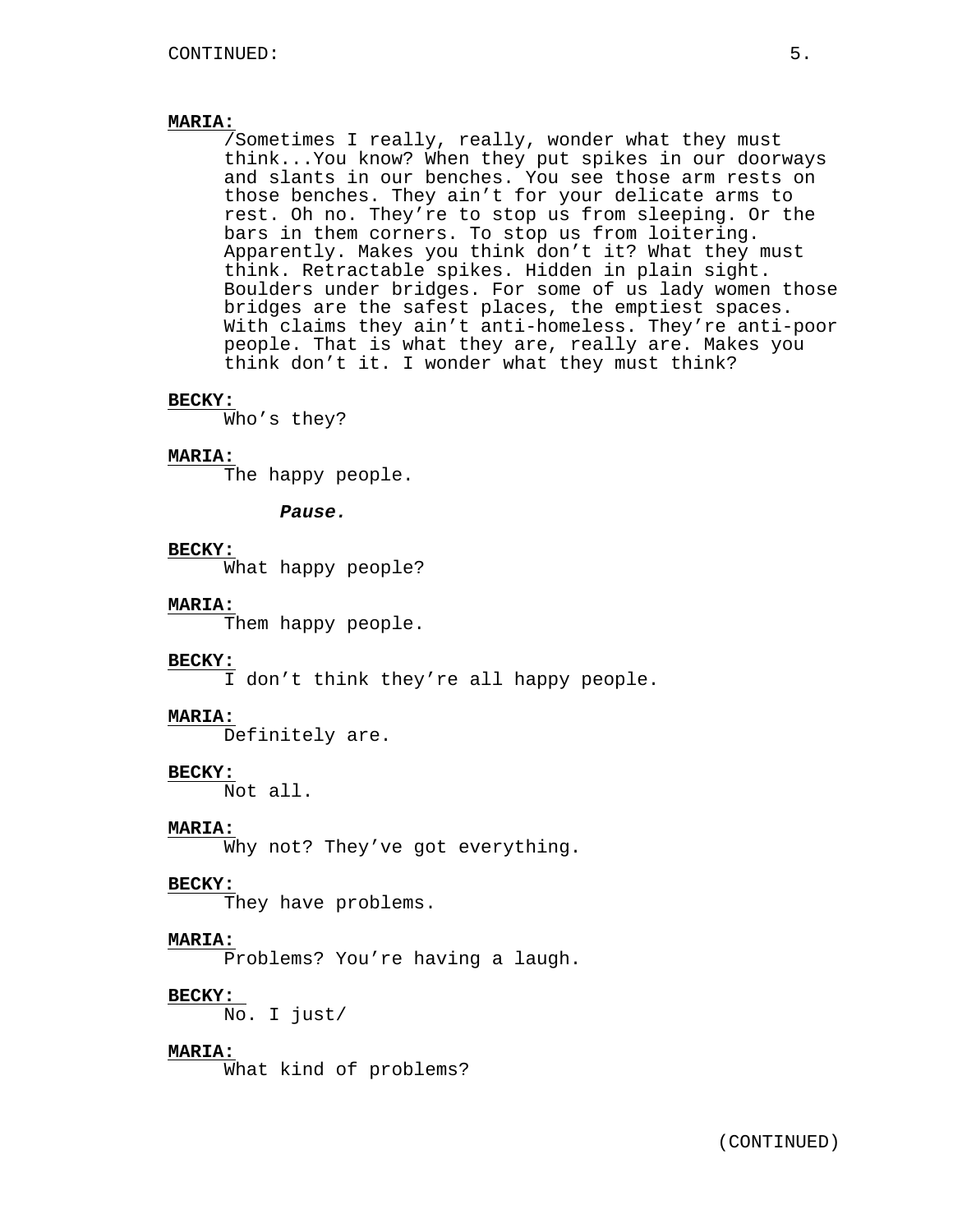$\overline{\text{Al}}$ l kinds. Different kinds.

## **MARIA:**

Like when they drill spikes to our floors. Cement them into our benches. Put sprinklers in our doorways. Those kind of problems?

### *Pause.*

# **BECKY:**

That's not them.

#### **MARIA:**

Who then?

## **BECKY:**

Government.

### **MARIA:**

What those conservatories? Yeah mate, I've heard about them.

# **BECKY:**

Conservatories?

# **MARIA:**

The government.

#### **BECKY:**

You mean, Conservatives?

### **MARIA:**

Conservatories, conservatives, all the same ain't they?

# **BECKY:**

A tiny bit different.

### **MARIA:**

Whatever. At least I know my rights from wrongs. And I recognise a lost face.

### **BECKY:**

Lost face?

# **MARIA:**

Yours.

### **BECKY:**

Mine?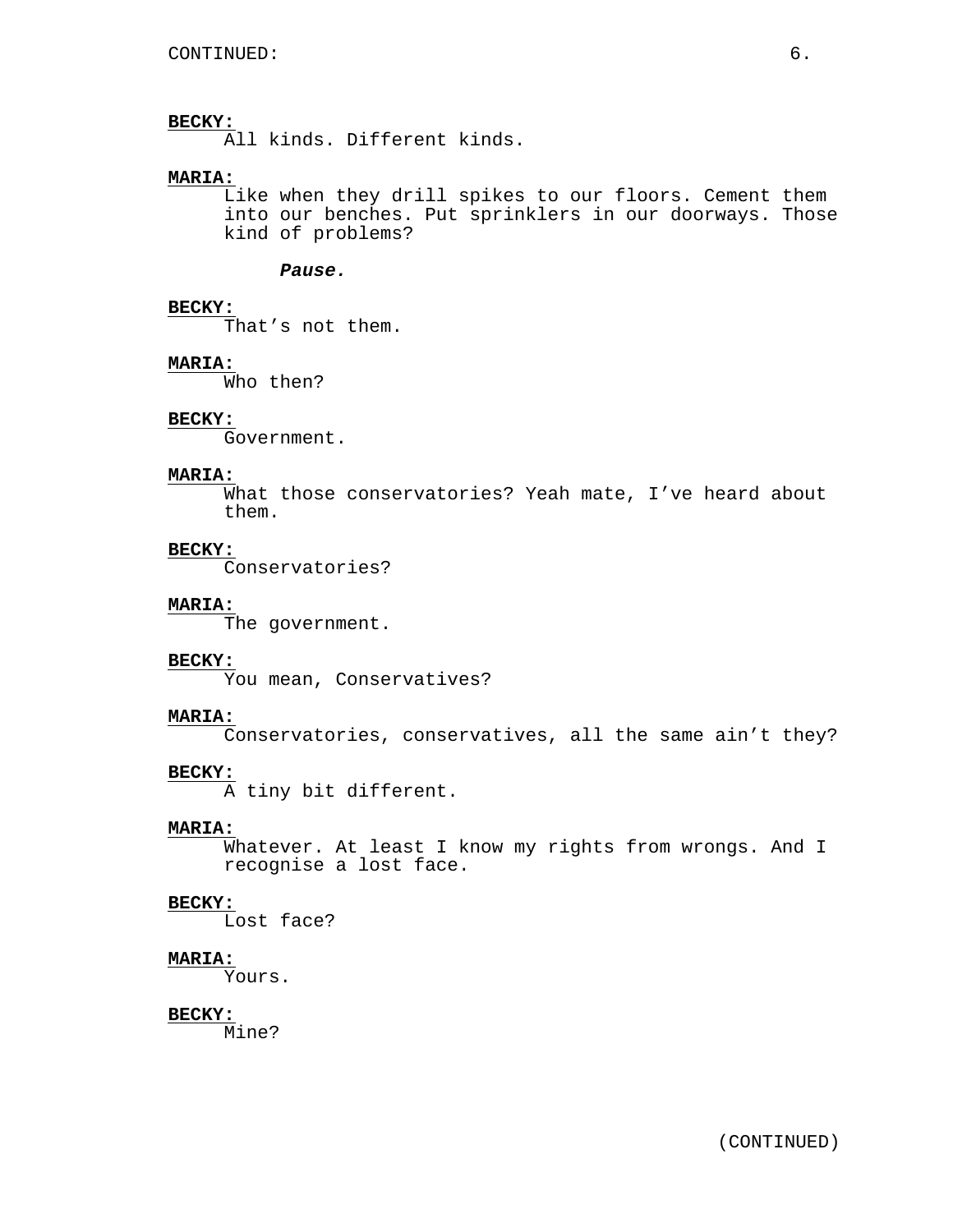Seen it before.

## **BECKY:**

Where?

## **MARIA:**

Before. Before you.

### **BECKY:**

Oh.

### **MARIA:**

Stick with me and you'll be fine.

### **BECKY:**

Okay.

### **MARIA:**

And right now we need to go and grab those sandwiches before those big blokes come and scoff the lot.

*Maria shoves the world out the way.*

#### **SCENE TWO**

*The Bank. London Road.*

# *Maria and Becky are squashed between sandwiches and sleeping bags.*

### **MARIA:**

I dunno. I wouldn't say I was smart, smart. Put in the smart category I guess. But not skilled smart, less book smart, more street smart. You know?

#### *Between mouthfuls.*

You. You though. You look book smart. Like you always had dinner on time and, and your parents read you stories at bed time with night lights and teddy bears.

# **BECKY:**

Didn't yours?

### **MARIA:**

For what?

#### *Pause.*

### **MARIA:**

This world wasn't cut out for me. And they knew it too. So, for what? Read fancy stories with morals, for what?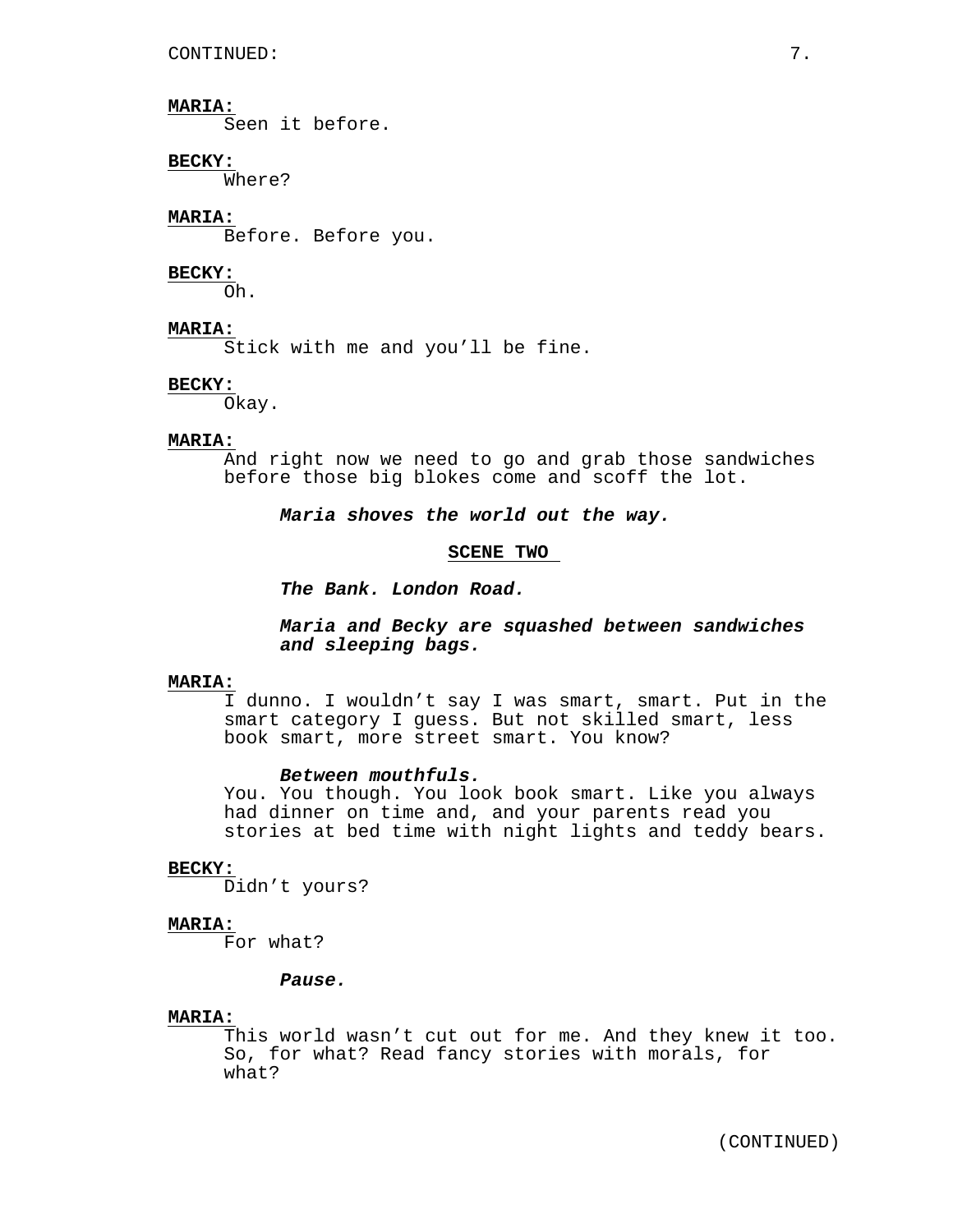I'm sorry.

# *Maria glares at Becky.*

# **MARIA:**

Sorry for what? There's nothing to be sorry about. Your parents read you stories, mine didn't and look... ain't we both here stuck in the same jam. No night lights in sight...

#### *Pause.*

#### **BECKY:**

I guess. Bit weird isn't it...

## **MARIA:**

What?

#### **BECKY:**

Sleeping in a building that used to have all the money in the world while we lay here with...well...nothing...

*Becky twists her necklace. It glitters in the light. It catches Maria's eye but she doesn't say anything.*

# **MARIA:**

See, only a book-smart-tampax-miss would say something like that.

# *Maria chucks the sandwich wrapper behind her.*

Listen, here's some street smart for you, a proper bed time story. This side of the world will play you dirty. It will. Squash you into a pretty box, grind you down, it will and then cut you into little pieces and hold you out like a paper chain. Believe me. So, you've got to toughen up. Be stronger. Speak louder. Firmer. Stand your ground. That kind of thing. Before they spit you out. Because they will. And they'll chew you up before they do.

#### *Becky looks petrified.*

#### **BECKY:**

Are you sure?

#### **MARIA:**

Hundred percent.

### **BECKY:**

I'd like to try and remain a little hopeful.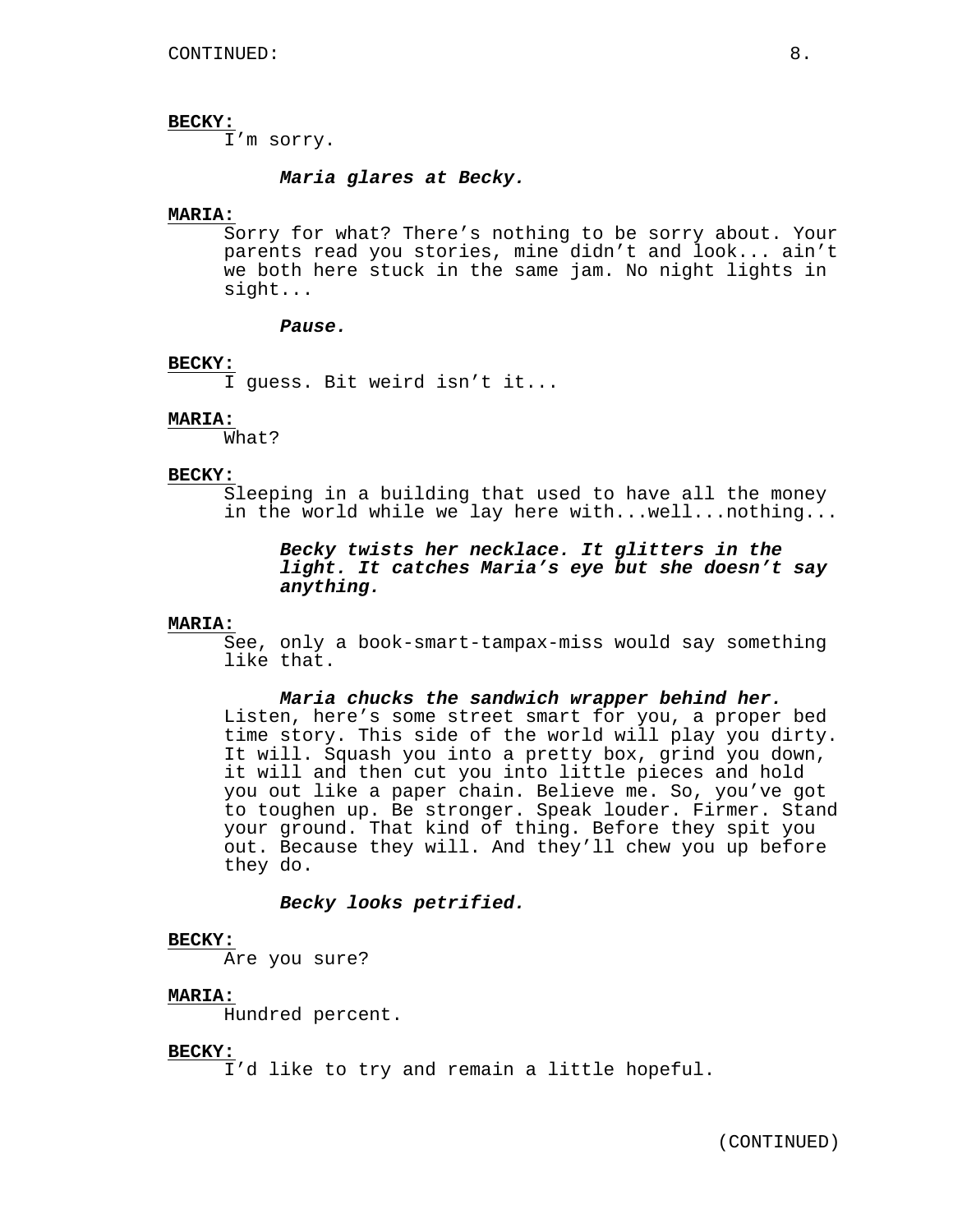No fairy tales round here, believe me. What, you've been round this way for a couple days? Try doing 6 years like me. And still looking this good while doing it.

## *Maria flicks her hair.*

#### **MARIA:**

Those fancy books taught you that hope shit. Because otherwise you'd just live to die, wouldn't you? Need to mess up and complicate the middle bit. Pretend there's words between the lines. Scribble it around a bit. Then, then, well you didn't just live to die. But me, well I'll live happily miserable for ever after. The end. Good. Night.

*Maria tucks herself away.*

*Becky holds her necklace.*

#### **BECKY:**

She did read stories. Stories before bedtime. To me. Every night.

### *Pause.*

### **BECKY:**

Of wide mouth frogs and hungry caterpillars, and hares, little hares, big hares, eggs and ham, all of them.

## **MARIA:**

Sounds like some fucked up stories if you ask me.

### *Pause.*

#### **BECKY:**

And then they stopped. Just stopped. Like that.

*Maria turns away from Becky. Her eyes remain open. She lets out half a snore as she listens to Becky intently.*

# **BECKY:**

All of these stories just ripped away. Torn apart in front of my eyes. Shredded into nothing. I've forgotten the sound of her voice. I've been trying to remember it. I'd like to think she didn't just live to die.

*Pause.*

*Maria listens, all is silent.*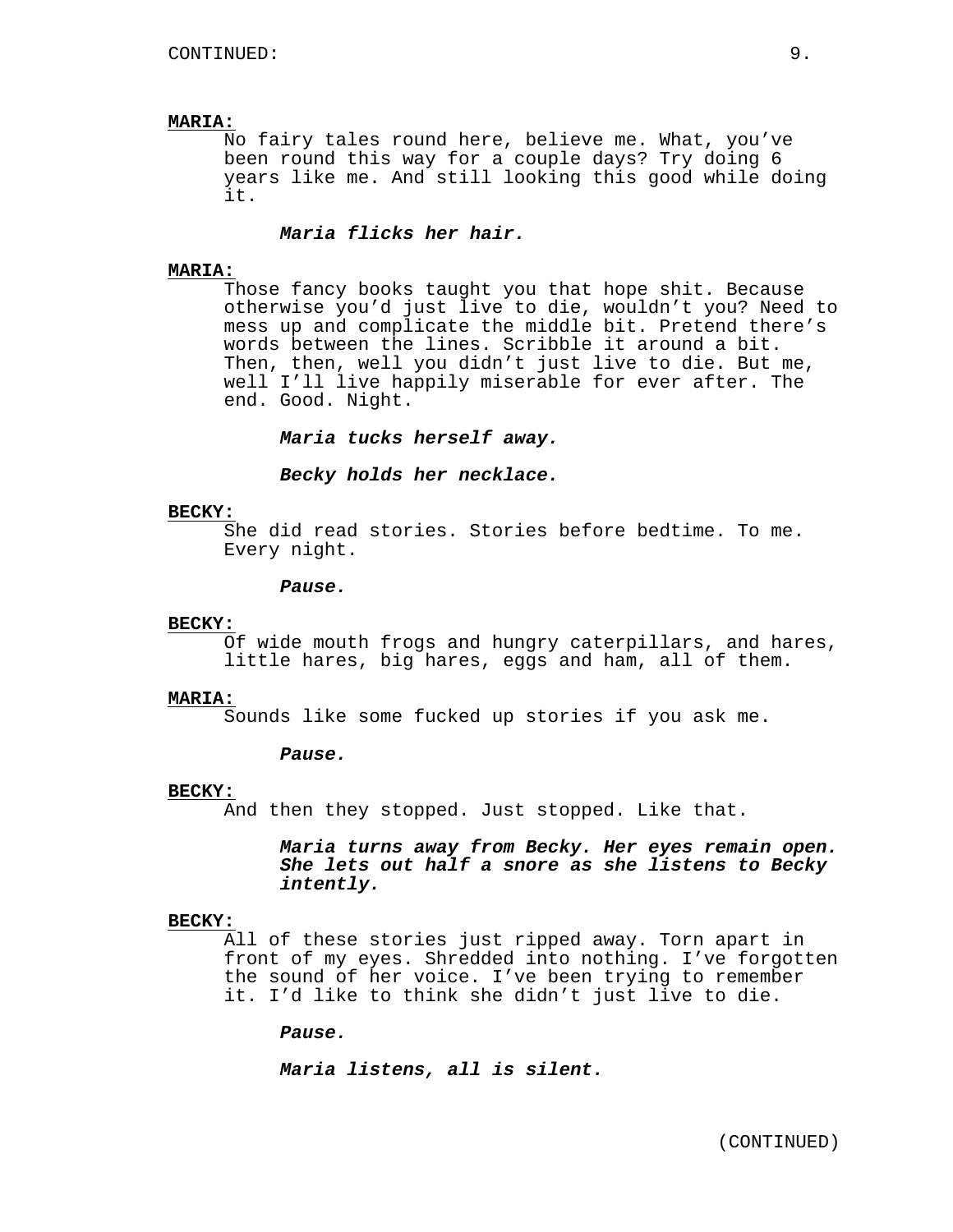You know, I found this bench. Just on the sea front. So much left of the day, nothing left to do, yet I stopped. Just me and the sea...And I searched for her. I did. I looked for her in every passing face. Just in case. Although I knew it would never be her. A million miles away, I'd walk there if I could. I'd run there, so fast, if I could. But. I...I just stayed sitting. Just me and the sea. Searching. The world passing me by. I watched as all the passing faces blurred into hers. Just hers. And I heard her. I heard her laugh and all was calm, peaceful, and I remembered her, her in all of her form. I thought of all the pieces we ever shared, fixing them into memories I'll always have. The sun setting, the bench cold. Numb. I watched as she quickly disappeared and I remembered. I remembered she was never even here.

*Maria, still.*

*Becky looks at her necklace.*

#### **BECKY:**

This is all I have left of her.

*Becky takes off her necklace and places it into her backpack.*

*She lays down in her sleeping bag and stares up at the ceiling.*

### **BECKY:**

Goodnight.

*Nobody replies.*

*Lights down.*

#### **SCENE THREE**

*The bank. London Road.*

*A tornado of torches and Hi-Vis Jackets storm the building.*

*Becky and Maria are torn from their sleeping bags.*

#### **MARIA:**

Oh for fuck sake.

# **BECKY:**

What?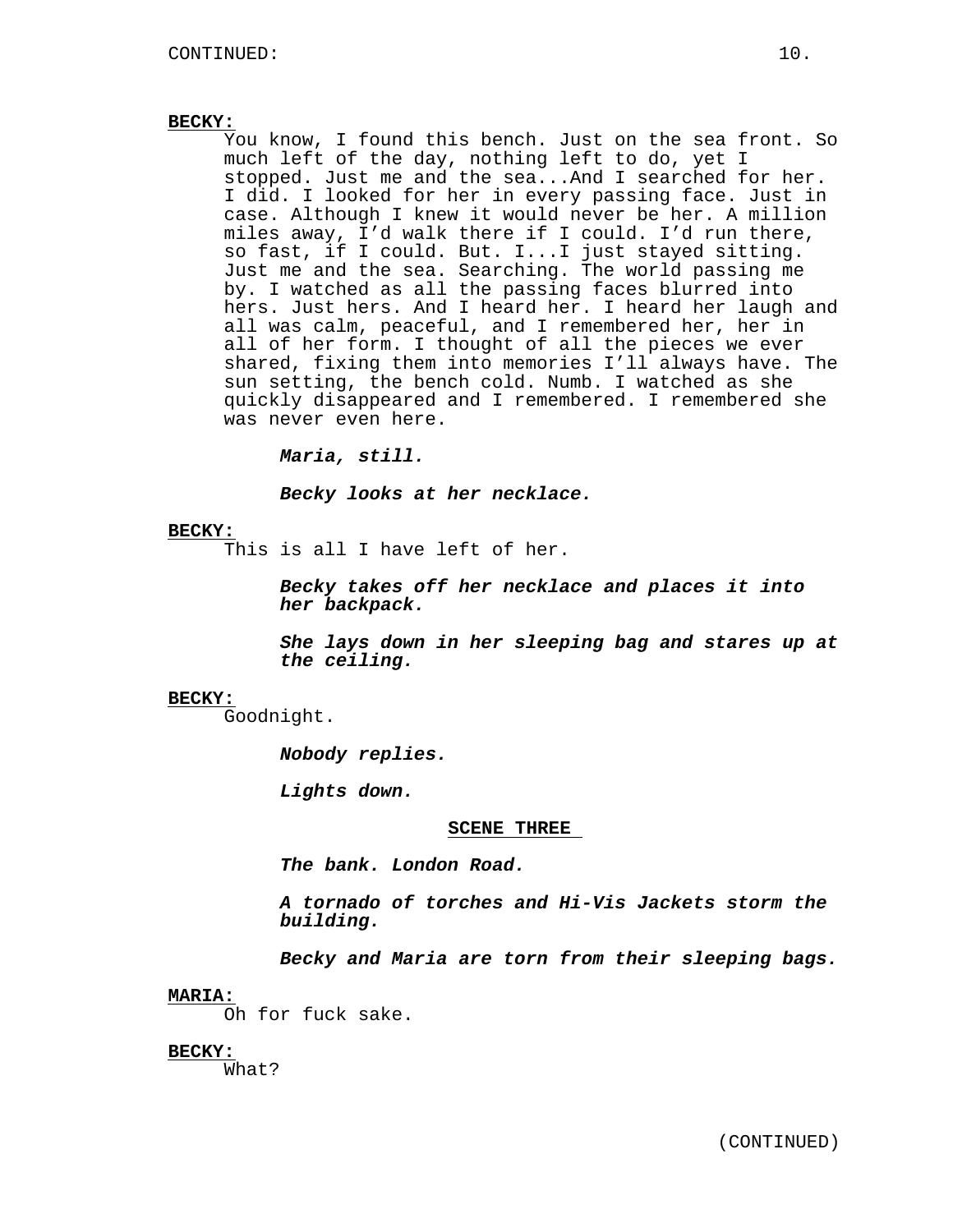Told you didn't I.

# **BECKY:**

What's happening?

### **MARIA:**

Grab your stuff.

### **BECKY:**

I don't understand. What are they doing?

#### **MARIA:**

Back to the road, kicking us to the kerb//Get off my stuff you fucking twat.

*Maria quickly gathers all of her stuff. She struggles to carry it all. A few of her belongings spill over. A necklace falls from her bag. It catches the light.*

*Becky spots it.*

*She reaches for it. Maria grabs it.*

### **BECKY:**

That's mine.

### *Pause.*

#### **BECKY:**

That's my necklace. That's my necklace.

*Maria hands it back to her.*

*Becky snatches it to her chest.*

#### **BECKY:**

Why would you steal it?

#### **MARIA:**

I didn't.

#### **BECKY:**

It was in your bag. It's mine and you took it. You stole it from me. It was in your bag?

#### **MARIA:**

I didn't steal it.

#### **BECKY:**

I thought. I thought. I thought you were my friend.